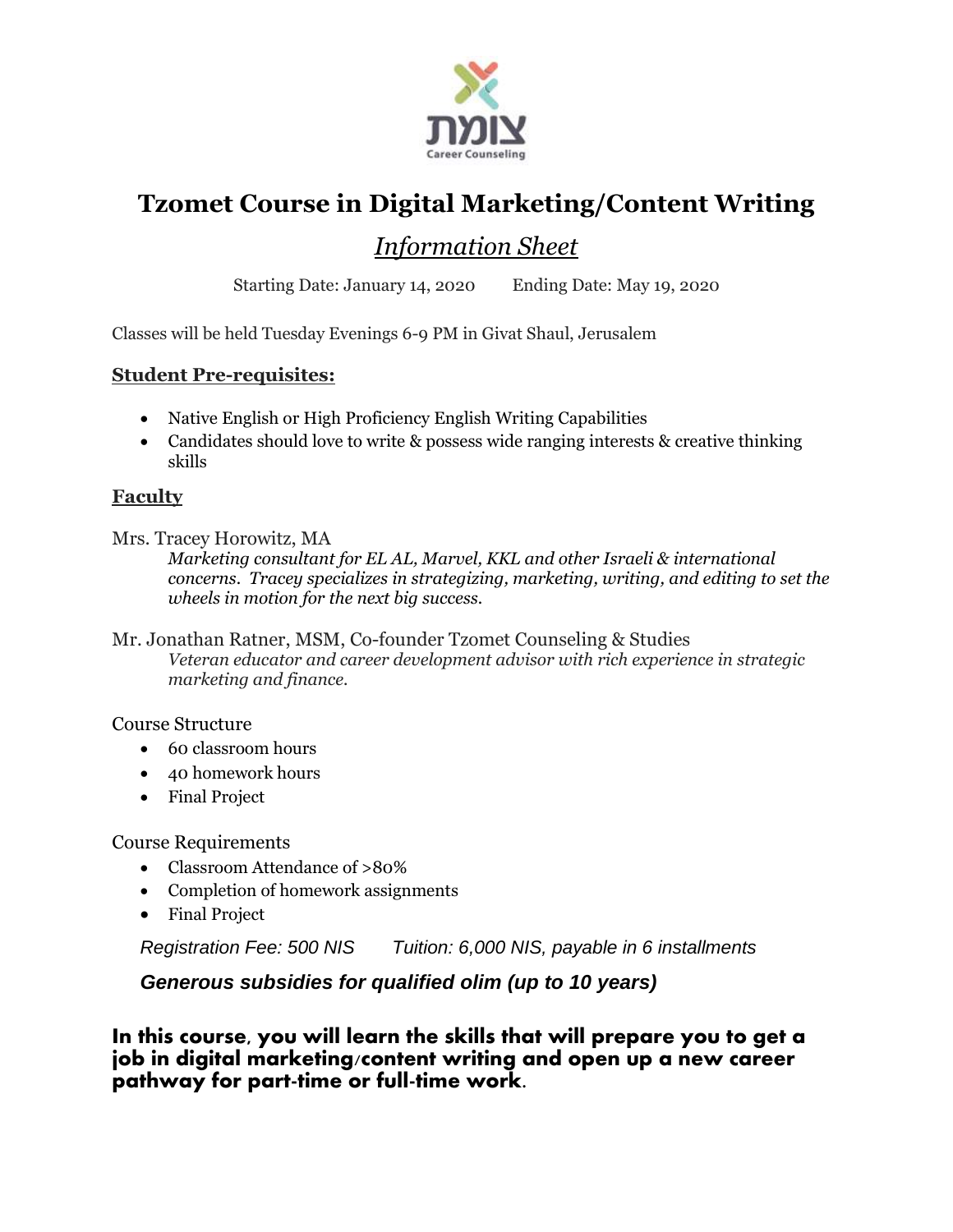

# **Tzomet Digital Marketing/Content Writing**

### **2020 Academic Calendar**

|            | <b>Hands On Marketing</b><br>Taught by Mrs. Tracey Horowitz                                             | <b>Marketing &amp; Career Development</b><br>Taught by Mr. Jonathan Ratner               |
|------------|---------------------------------------------------------------------------------------------------------|------------------------------------------------------------------------------------------|
| Week       | Introduction to Marketing<br>Jobs in the Field<br>Types of marketing Traditional<br>and non-traditional | <b>Differentiation</b><br><b>TLC-Think Like a Customer</b><br><b>Strategic Marketing</b> |
| Week<br>2  | <b>Marketing Theory</b><br><b>Marketing Funnel</b><br><b>Explore Digital</b>                            | Understanding Yourself/Understanding the<br><b>Customer MBTI</b>                         |
| Week<br>3  | <b>Ecommerce Explained</b>                                                                              | <b>Speed Reading People</b>                                                              |
| Week<br>4  | <b>Product Marketing</b>                                                                                | Tribes & Leadership                                                                      |
| Week<br>5  | <b>Market Research</b>                                                                                  | 4 Epochs - Digital Age                                                                   |
| Week<br>6  | Email Marketing & industry tools                                                                        | Business writing, Persuasive writing                                                     |
| Week<br>7  | <b>Industry Tools Contd</b>                                                                             | <b>Branding Yourself</b>                                                                 |
| Week<br>8  | <b>Content Marketing I</b>                                                                              | Writing a Killer CV                                                                      |
| Week<br>9  | <b>Content Marketing II</b>                                                                             | Writing a Marketing Plan I                                                               |
| Week<br>10 | <b>Content Marketing III</b>                                                                            | Writing a Marketing plan II                                                              |
| Week<br>11 | <b>Copy Writing</b>                                                                                     | <b>Writing Grants</b>                                                                    |